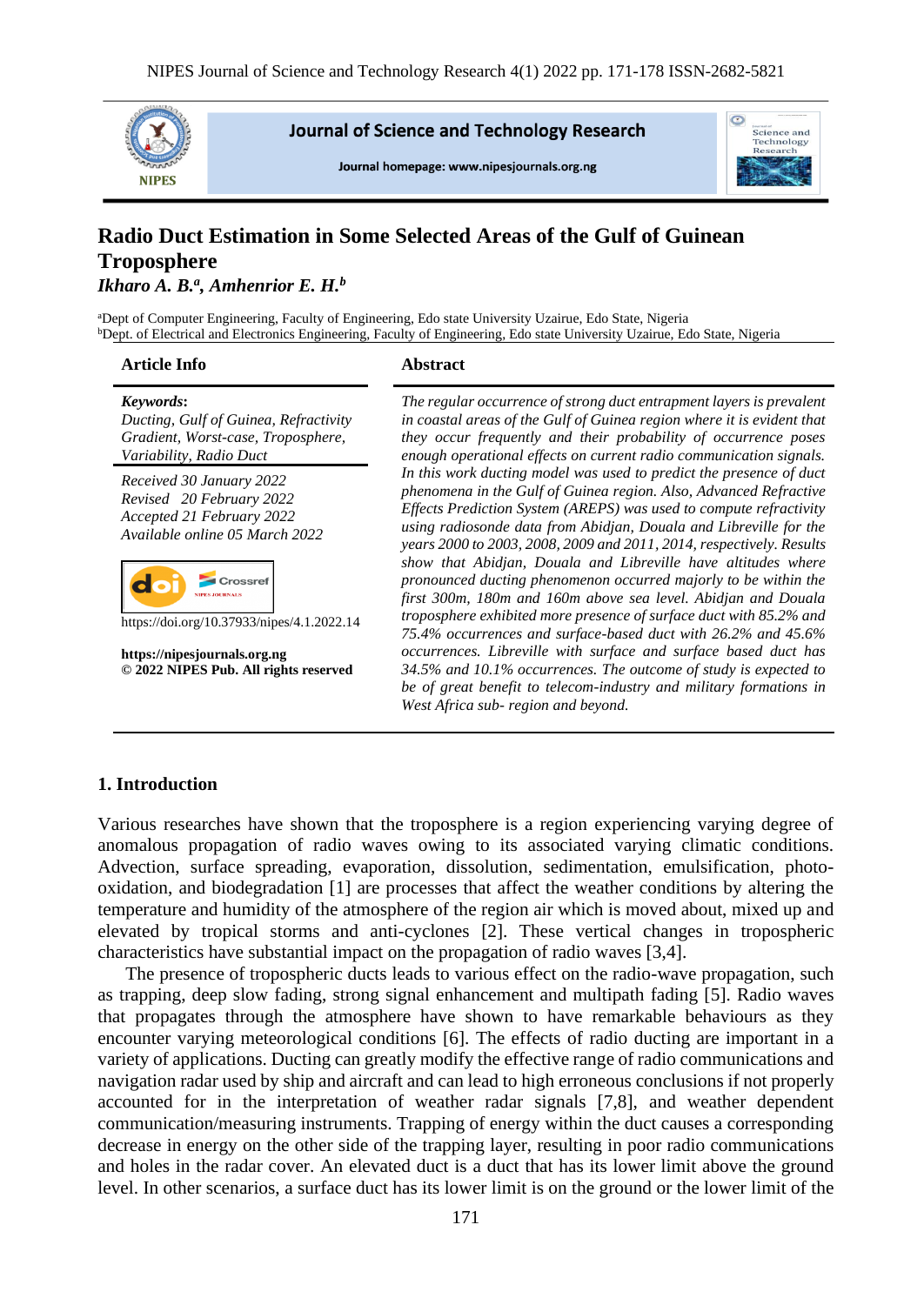associated ducting layer can, however be above the ground [9] called surface-based duct. Duct delineation is determined by several meteorological conditions.

One other major concern of the side effect of radio ducting is in prospect of lost communication between transceivers or system payloads and the operators. The risk of ploughing into airliners, cargo planes and helicopters that fly at low altitude during moment of signal loss or distortion has not dissuaded the crave for their use for either civilian purposes or military interventions. This is evident in the demand by tornado researchers to send them into storms to gather data or the energy companies wanting to use them to monitor pipelines leakages and vandals. Also, are the lawenforcement agencies as in Police and Road Safety Marshalls hopping to send them to capture images of speeding cars' license plates or track fleeing suspects, monitor traffic situations on the roads and for border patrol with neighbouring countries, and along coastlines for spotting smugglers and illegal aliens.

The Gulf Coast of Guinea is a region of the coast of Atlantic Ocean, Western Africa. The Gulf coast line extends from Liberia through Cote D`Ivoire, Ghana, Togo, Benin, Nigeria, Cameroun, Equatorial Guinean, Gabon and Republic of Congo to the Democratic Republic of Congo. Generally, the Gulf Coast of Guinea exhibits climatic conditions with some level of variations which by extension manifest severally along locations in the span of the Gulf coast. This is the reason why meteorological observation must be accurately carried out at points widely separated in the vertical and horizontal directions over a long period of time. The Nigeria, Ivory Coast, Cameroun and Gabon coastlines are approximately 853 km, 515 km, 402 km and 885 km respectively; all facing the Atlantic Ocean. This is indeed a sizeable land mass beguiled with massive atmospheric irregularities which make preliminary assessment of radiowave propagation in these regions difficult and subject to significant impairments [10].

[11] used radiosonde data and employed monthly means, standard deviations and harmonic analysis for their study. [12] used ANN to predict duct presence with radiosonde data obtained from Helliniko airport, Athens Greece for their study. [13], [14], [7], [15], [16], [4] and [17] all used measurements campaign for their data capture but employed various models such as statistical distributions of the refractivity, New Path Loss Model (NPLM), Semi- empirical model, Parabolic Equation (PE) method and other known models as stated in their works. However, one unique failure that commonly cuts across most research in this area is the absence of the use of daily averages for their analysis. This study seeks to improve on this anomaly and use daily averages over four (4) and two (2) years period.

Owing to the complexity and reliability of communication signals to human use, the need to have an accurate assessment of the propagation environment in particular, the Gulf Coast of Guinea, allows for these effects to be taken into account and resources deployed to their best effect. However, research results have shown that optimised planning of radio services in the Gulf of Guinea requires data which take account of the specific climatic conditions. Long period of meteorological data are needed for such study and these data are never obsolete for use owing to its ability to reveal salient attributes of the scenarios under review.

#### **2. Methodology**

#### **2.1 Data Acquisition and Sample Size**

Abidjan, Douala and Libreville were analysed for a complete representation of the Gulf coast of Guinea. The distribution of sites is to give a wide geographical coverage and appropriate description of the needed information. Also, quality controlled radiosonde data of 65578 DIAP Abidjan observation station at 12Z (5.25<sup>0</sup> N, 3.93<sup>0</sup> W), 64910 FKKD Douala observation station at 12Z (4<sup>0</sup>) N, 9.7<sup>0</sup> E) and 64500 FOOL Libreville observation station at 12Z (0.45<sup>0</sup> N, 9<sup>0</sup> E) obtained from the University of Wyoming, College of Engineering, Department of Atmospheric Science USA web site which came from observations made with radio balloons launched thrice daily (at 00, 09 and 12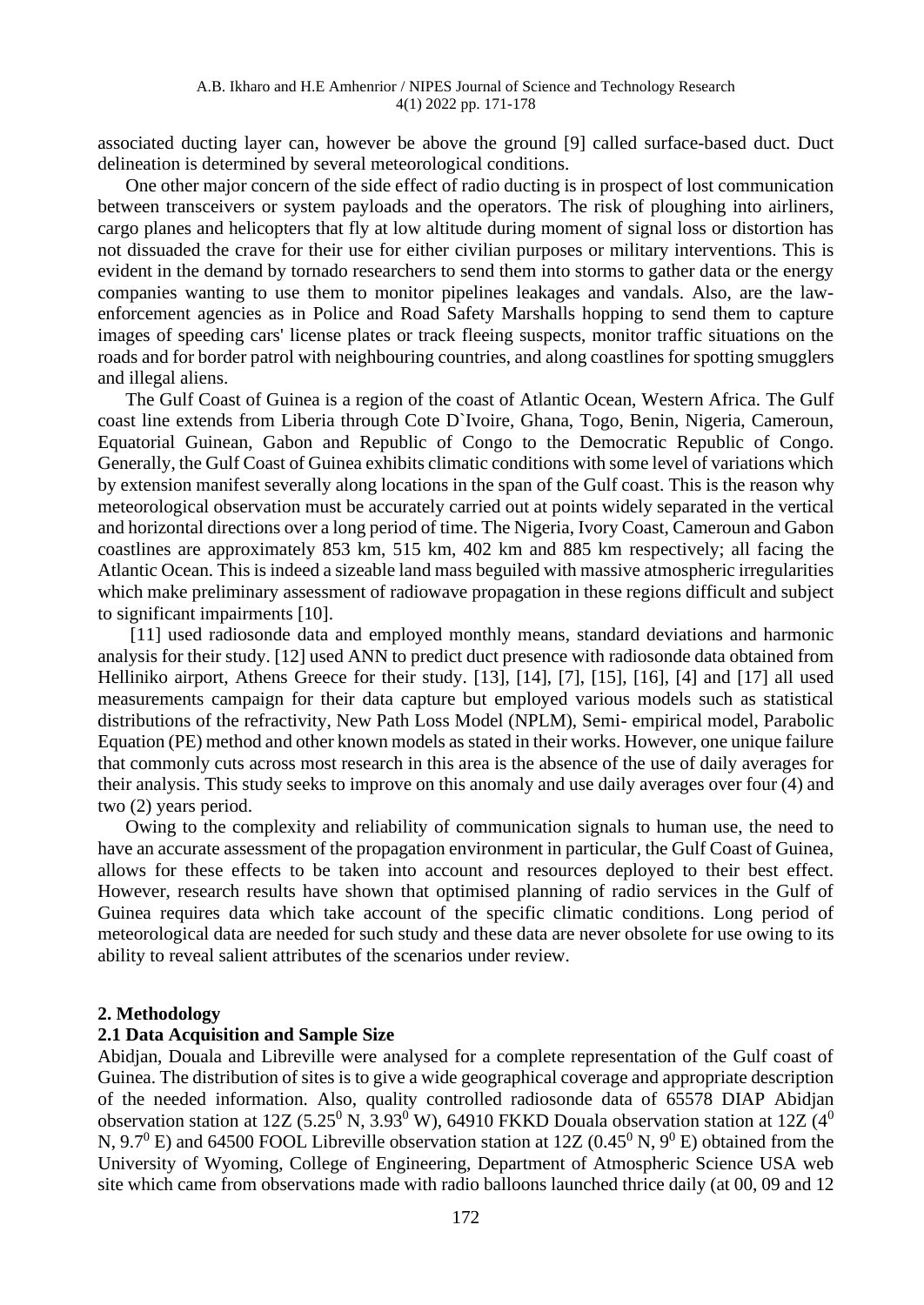LT) were used. The datasets cover the periods 2000, 2003, 2007, 2009, 2011, 2014 and 2021 (Table 1) respectively, and the radiosonde parameters considered were the temperature, relative humidity, pressure and height. Analysed meteorological data spanned a maximum height of 1000m (1 km) above the ground.

| <b>Stations</b> | <b>Years</b> | <b>Months</b>                                    |  |
|-----------------|--------------|--------------------------------------------------|--|
| Abidjan         | 2000         | January – December                               |  |
|                 | 2001         | January, February, March, April, May<br>and June |  |
|                 | 2008         | January – December, except April                 |  |
|                 | 2009         | $January - December$                             |  |
|                 | 2014         | January – December                               |  |
|                 | 2021         | January - November                               |  |
| Douala          | 2009         | January – December, except                       |  |
|                 | 2011         | September                                        |  |
|                 |              | January – December                               |  |
| Libreville      | 2000         | January – December, except April                 |  |
|                 | 2001         | $January - December$                             |  |
|                 | 2002         | January – December                               |  |
|                 | 2003         | $January - December$                             |  |

### **2.2 Characterisation of in-situ environment and data set**

For the purpose of clarity and understanding the base of the lower layer of the troposphere (near surface) is considered in this work as between the minimum station level (8m) and a vertical height of 300m. The upper layer of the troposphere is considered as between vertical height of 300m and 1000m above sea level.

For the Abidjan, Douala and Libreville, available in-situ data were carefully sorted to highlight readings of temperature, pressure, humidity and their corresponding heights ranging from respective station level heights of 8m, 15m and 15m to 1000 metres above sea level. These values were entered in the Custom Column and View Refractive Summary of the Environment Creator in AREPS programme to compute the *M*-Unit, *N*-Unit and display the type of Layer (Traping, Superrefraction, Subrefraction, etc).

For each location and for each year, from January to December, these daily sorted data were carefully processed by avoiding wrong entries one after the other. Importantly, in this work, three days within the months were selected to represent each month, and each year is divided along quarterly symmetry in order to aid discussion and comprehension. The choice for the three days selection is to ensure uniformity in the average daily datasets used in each month and some months have no complete radiosonde data.

The refractivity profile is characterised by the properties indicated in Figures 1, and are defined by the following parameters; duct height *H*, duct layer thickness  $\Delta H$ , duct intensity  $\Delta M$  and negative gradient of refractivity in the inversion layer  $\alpha_d$ . With the Earth radius being 6370 km, we have;

$$
M(h) = N(h) + 157h \text{ with } h \text{ in km} \tag{1}
$$

Where *M(h)* is the modulus of refractivity and *N(h)* is the refractivity at height *h* above sea level. Under normal conditions of propagation *M* increases with height but decreases with height only if *dM/dh* is lower than -157 N-units/km, that is, within ducting layers. The *ducting model* consists of a three part linear refractivity profile shown in Figure 1 and is related by the algebraic manipulation of the parameters of the *N* to those of the *M* and vice versa [2,23].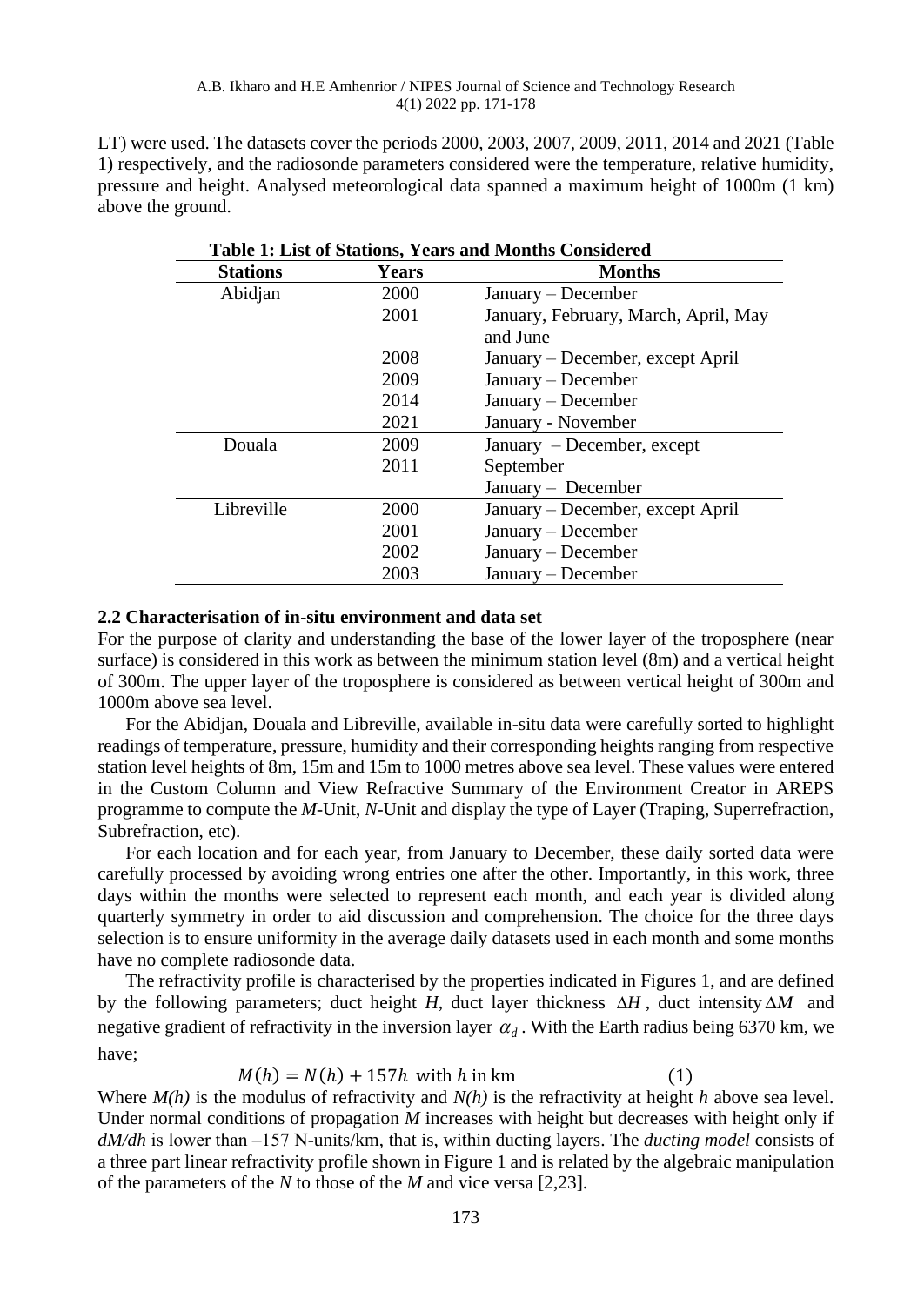

Figure 1: Schematic Description of Ducting phenomenon with Transmitter (T), Distance (d), Receiver (R)

# **3. Results and Discussion**

Radio duct occurrence probability is defined as the percentage of time that gradient of the refractive modulus,  $M(h)$ , is less than 0 MU/km, or the modulus refractivity gradient  $\alpha$  ( $dM/dh$ ) is less than -157 NU/km [18].

# **3.1 Occurrence Probability of Ducting Events**

For the six years consideration of Abidjan scenario, the maximum frequency of duct occurrence is 36. Its average value is 30.3. For the two years consideration of Douala, maximum duct occurrence is 38 with an average value of 27 and for the four year consideration of Libreville, the maximum value is 13 with an average value of 11.3 (Table 2). Considering the total number of radio duct occurrences at the three stations over the given periods, duct occurrence number at Abidjan, situated in the lowest altitude tends to be considerably larger than those at the higher altitude such as Douala and Libreville.

|                | Year |      |         |      |         |         |        |         |         |
|----------------|------|------|---------|------|---------|---------|--------|---------|---------|
| <b>Station</b> | 2000 | 2001 | 2002    | 2003 | 2008    | 2009    | 2011   | 2014    | 2021    |
| Abidjan        | 34   | 21   | $*_{-}$ | $*$  | 28      | 35      | $*$    | 33      | 36      |
| Douala         | $*$  | $*$  | $*$     | $*$  | $*$     | 16      | 38     | $*_{-}$ | $*_{-}$ |
| Libreville     | 10   | 13   | 10      | 12   | $*_{-}$ | $*_{-}$ | $\ast$ | $*$     | $\ast$  |

**Table 2: Ducting Occurrences in the Selected Stations**

\*- No radiosonde data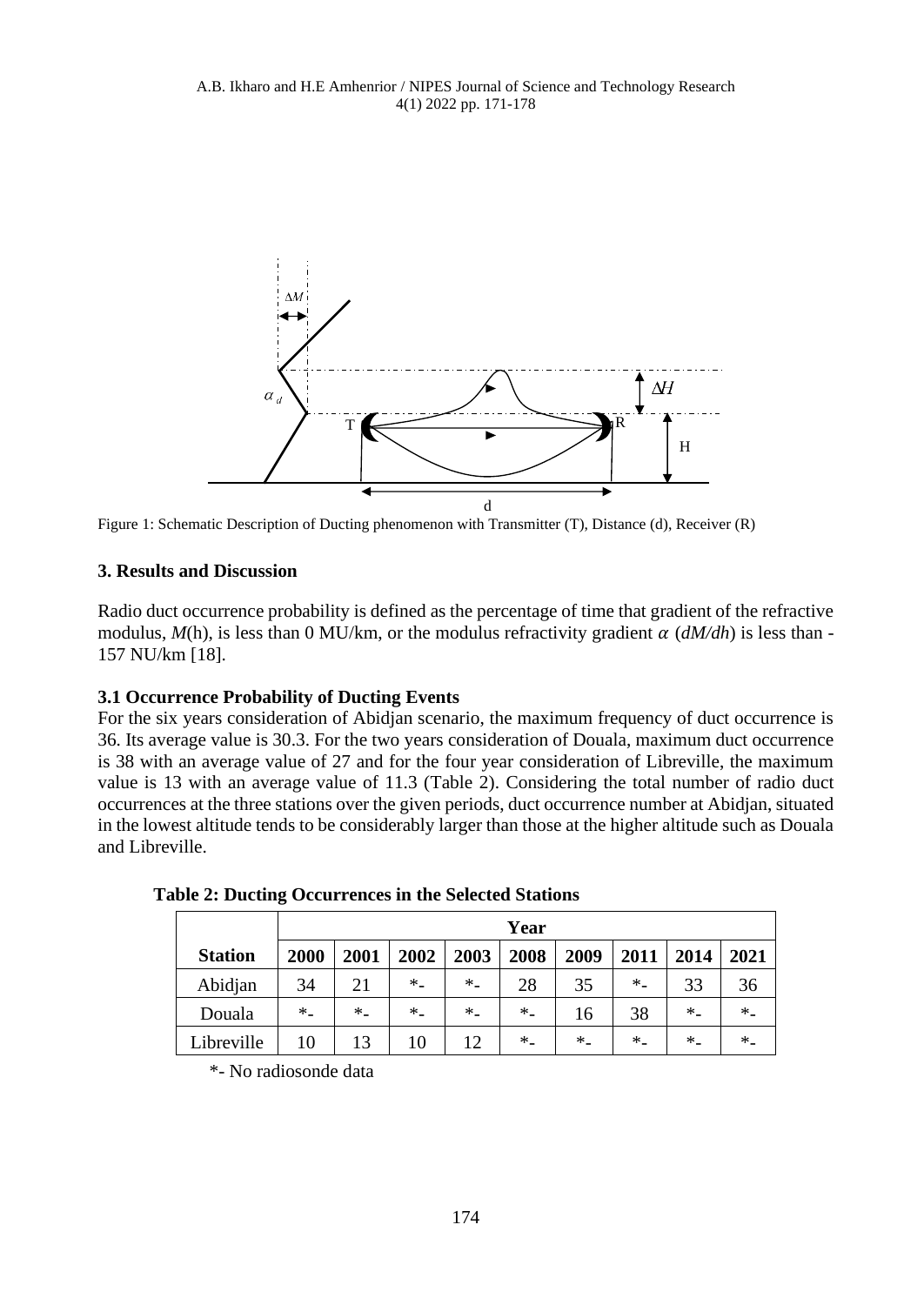

Figure 2: Mean Refractive Gradient and Mean Duct Intensity

Figure 2 captures the true situation of the region's tropospheric behaviour. *MU* is the unit of the modulus refractivity and  $MUm^{-1}$  is modulus of refractivity per metre. The cumulative probability distribution for the refractivity gradient. The mean refractive values for Abidjan are comparatively low with about  $-1.00$   $MUm^{-1}$  to  $-0.24$   $MUm^{-1}$ , a range of 0.76. Her mean duct intensity values are between 6.5 *MU* and 32.0 *MU*, a range of 25.5, these taken over a four years period. Douala on the other hand has mean refractivity gradient values of -0.06  $MUm^{-1}$  to -1.52  $MUm^{-1}$ , a range of 1.46. Her mean duct values are between 2.5 and 24, a range of 21.5, these taken over a two years period. While Libreville's mean refractivity gradient values are between -0.01  $MUm^{-1}$  and -0.88  $MUm^{-1}$ , a range of 0.87. Her mean duct intensity values are between 0.1 *MU* and 20.0 *MU*, a range of 19.9, these taken over a four years period. By these results, it is clear that Abidjan has weakest variability within the ducts with highly well-form ducting layers compared with the other two stations. Douala has strongest variability within the ducts with well-formed ducting layers. Libreville, however, is within the two boundary structure, that is slightly higher variability than Abidjan and fairly less formed ducting layers than Douala.

Looking at Table 2, Abidjan and Douala troposphere exhibit more presence of surface duct and surface-based duct. Abidjan and Douala percentage value are 85.2% and 75.4% for surface duct and 26.2%, 45.6% for surface-based duct compared to Libreville percentage values of 34.5% and 10.1% respectively. Douala troposphere has the highest order of variability, though by surface duct, Abidjan is greater but the cumulative values of surface duct and surface-based duct make Douala's troposphere variability impact greater. Libreville has the highest percentage value of 48.2% for elevated duct presence. This implies that Libreville troposphere would exhibit greater variability at the higher level of the lower troposphere.

| Table 2:        | <b>Percentage Occurrences of Trapping Duct Layers</b> |                           |                      |  |  |  |
|-----------------|-------------------------------------------------------|---------------------------|----------------------|--|--|--|
| <b>Location</b> | <b>Surface duct</b>                                   | <b>Surface-based duct</b> | <b>Elevated duct</b> |  |  |  |
|                 | $\frac{6}{9}$                                         | $\frac{6}{9}$             | $\frac{6}{9}$        |  |  |  |
| Abidjan         | 85.2                                                  | 26.2                      | 6.5                  |  |  |  |
| Douala          | 75.4                                                  | 45.6                      | 10.5                 |  |  |  |
| Libreville      | 34.5                                                  | 10.1                      | 48 2                 |  |  |  |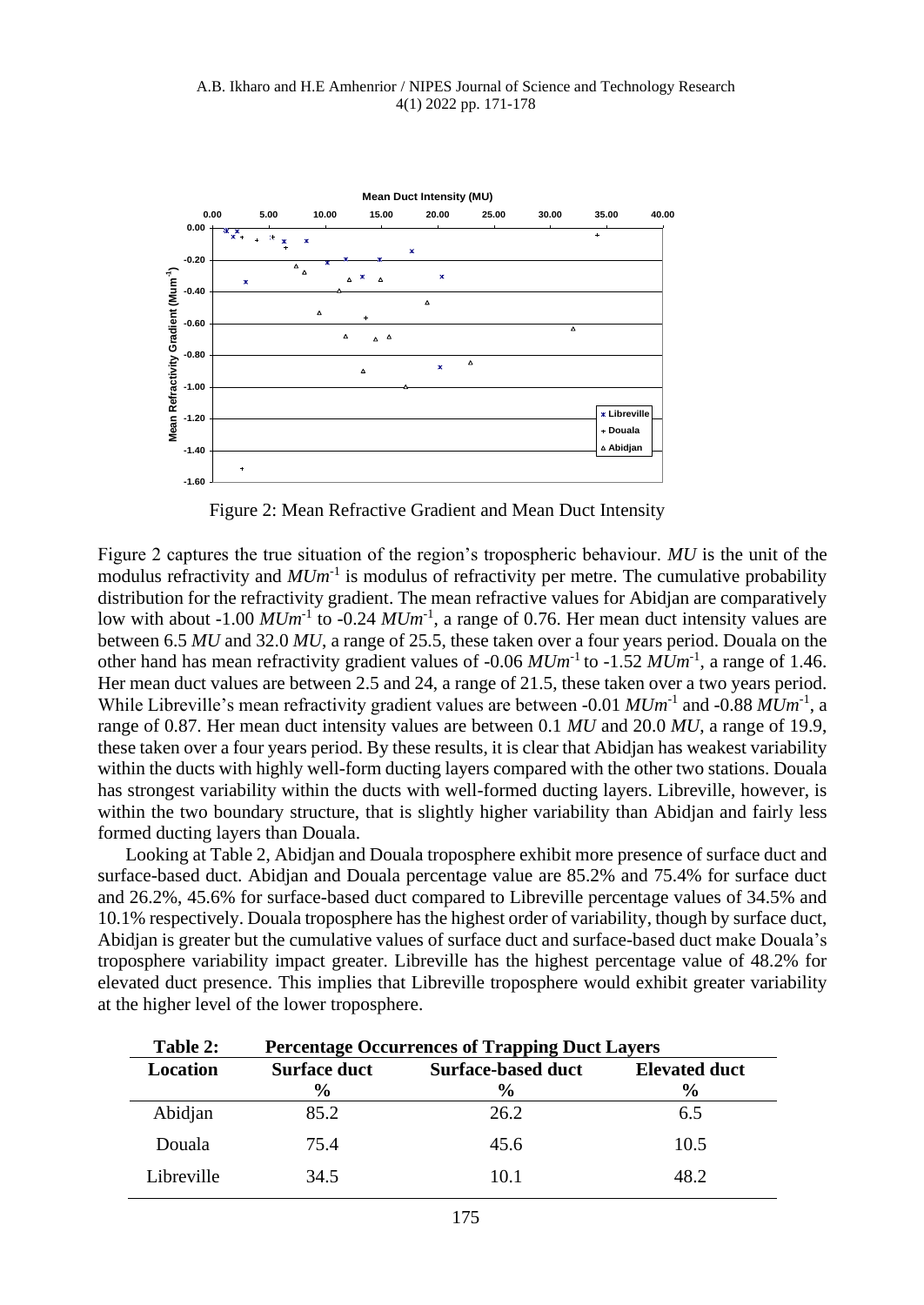## **3.2Worst-Case Scenario for the Stations Considered**

Abidjan has 91.9% worst-case situation in the upper layer of the total upper layer ducting events and 88.1% worst-case in the lower troposphere of the total lower layer ducting events. Douala has 27.9% worst-case situation in the upper layer of the total upper layer ducting events and 59.3% worst-case in the lower troposphere of the total lower layer ducting events. Libreville has 84% worst-case situation in the upper layer of the total upper layer ducting events and 83.6% worst-case in the lower troposphere of the total lower layer ducting events.

Abidjan is humid throughout the year and experiences rain during the dry season as shown by her warm and dry, hot and dry, and hot and wet seasons thereby showing some remarkable ducting phenomenon. This sense of humidity makes it have the highest worst-case ducting occurrence both at the upper and lower tropospheric layers as compared with the other two stations; for the wet term of refractivity contribution in this respect is usually significant. Douala has warm and humid weather condition with relative constant temperature throughout the year. This sense of temperature makes it have high worst-case condition but less severe compared to Abidjan. Libreville on the other hand has warm climatic condition and having some worst-case situation.

This ducting that occurs in the lower troposphere significantly influences the performance of wireless communication system [19]. Without any doubt, the three stations studied have proven to show constantly changing weather pattern which heavily induce duct formation at the lower troposphere thereby contributing to the occurrence of multipath fading and signal enhancement.

# **3.3 Findings**

This study reveals that ducting phenomenon is a continuous occurrence and governed by the meteorological patterns of the troposphere which are evident on the locations selected for this work. Meteorological data obtained at the three stations in the Gulf of Guinea over 2 and 4 years were used for the analysis. The main findings of our results are as follows:

- a) Duct thickness is generally low in the 3<sup>rd</sup> quarter of the year for all the locations studied as compared with other quarterly ranges.
- b) Duct presence is throughout the year and conspicuously varied which confirms [20] in each quarter.
- c) The number of duct occurrences is seasonally different as stated by [18] and occurrences in the  $1<sup>st</sup>$  and  $4<sup>th</sup>$  Quarters accounts for more than 60% of the total representing the months of October – March (tropical dry season). This is confirmed in the work of [21] for the case of Douala specifically.
- d) Duct occurrence at the upper tropospheric layer is small in number while it is more in number for the lower tropospheric layer.
- e) Duct occurrence tends to be less as the tropospheric layer becomes thicker and higher.
- f) Radio signals will be more and severely affected at the lower troposphere than at higher layer.
- g) In terms of increasing order of variability, Douala is first, followed by Libreville and then Abidjan last.
- h) In terms of increasing order of well-formed ducting layers, Abidjan is first, followed by Douala and then Libreville last.
- i) In terms of increasing order of worst-case scenario, at the upper and lower layer, Abidjan is first, followed by Libreville and then Douala last.

The mean thickness of the layer over which ducting conditions occur is usually very small for near surface events and large for the upper tropospheric events.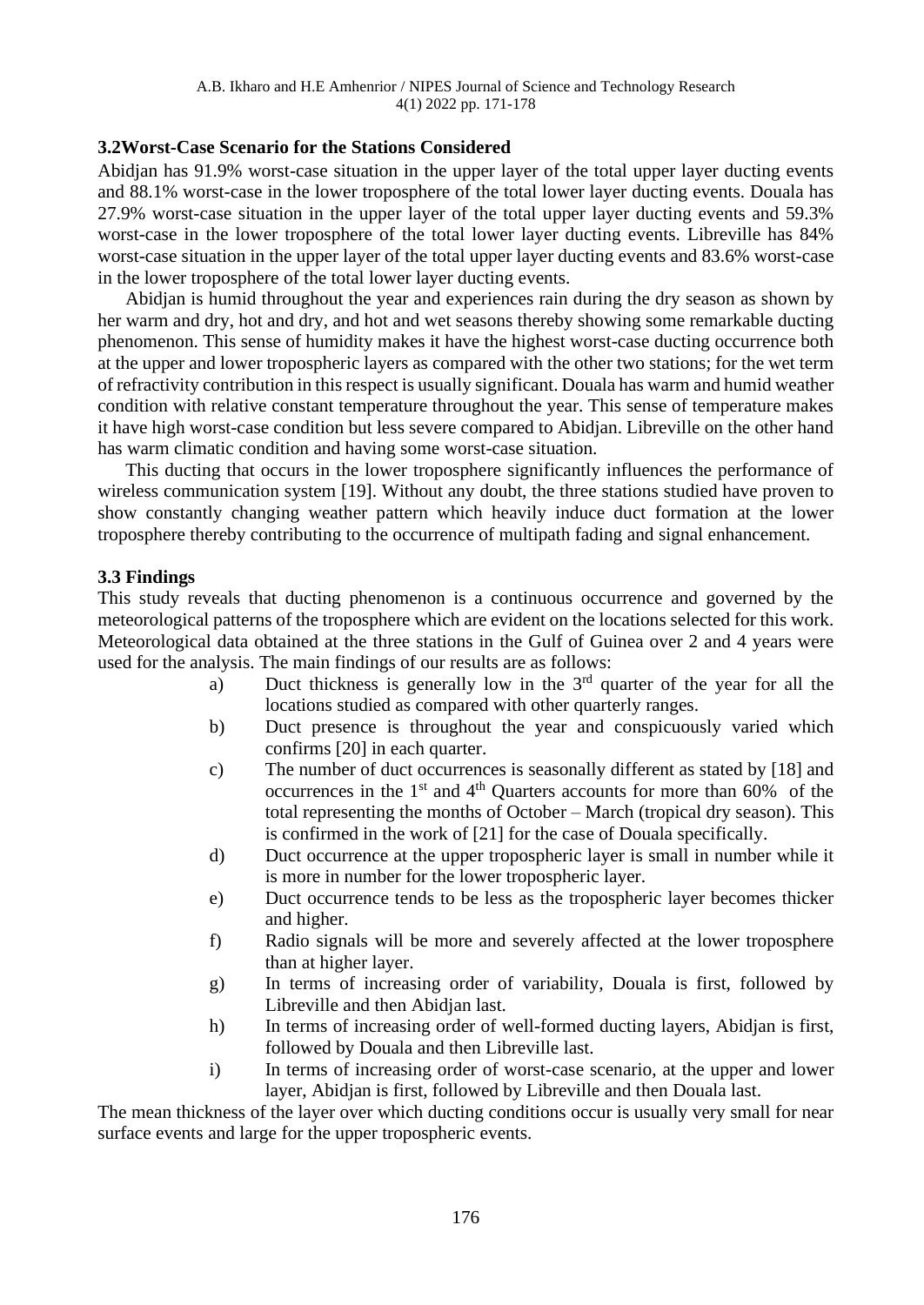# **4. Conclusion**

We have explicitly looked into the meteorological condition of the troposphere of some regions of the Gulf of Guinea over which radio communication signals propagate and have been able to establish a correlation between radio duct occurrence in the tropospheric layers and refractivity gradient variation. The altitude where pronounced ducting phenomena occur majorly is within the first 300m of atmosphere above sea level for Abidjan, whereas, in Douala, it is 180m and in Libreville, it is 160m. The relatively long-term observations made during this study confirm the fact that the constantly changing weather patterns in the troposphere are directly responsible for the occurrence of radio duct and enhanced signal strength [22] at certain periods of the year. In these regions communication systems designed without accounting for the refraction effects, particularly ducting phenomenon could potentially suffer interferences. This confirms what [19] stated in their work that consideration of refractive properties of the lower troposphere is important when planning and designing terrestrial communication systems mainly because of multipath fading and interference due to trans-horizon propagation.

# **References**

- [1] Egberongbe, F. O. A., Nwilo, P. C., & Badejo, O. T, (2006). Oil spill disaster monitoring along Nigerian coastline. TS 16 – Disaster Preparedness and Management. Shaping the Change Munich, Germany, pp  $1 - 23$ . [2] Willis M. (2006). Lecture notes on microwave propagation: Propagation you can't rely on. Retrieved from
- http://www.mike-willis.com.
- [3] Kaissassou, S., Djiotang, L., Komkoua, A., Ekobo, B., Ndzana,B., Tanessong, R., Guenang, M. & Vondou, A. (2021). Climatology of super-refraction and trapping layers conditions over Central and West Africa. *Meteorological Applications*, 28((4); 1 – 10.
- [4] Akpootu, D. O., Idris, M., Nouhou, I., Iliyasu, M. I., Aina, A. O., Abdulsalami, M. J., Ohaji, D. E. and Abubakar, M. B. (2021). Estimation and Investigation of the Variability of Tropospheric Radio Refractivity and Radio Field Strength over Accra, Ghana. *Journal of Atmospheric & Earth Sciences,* 5: 026.
- [5] Sirkova, I. and Mikhalev, M. (2003). Influence of Tropospheric Duct Parameters Changes on Microwave Path Loss. *Microwave Review*, pp 43-46.
- [6] Ikharo, A. B., Okereke, U. O. & Jiya, J. D. (2020). Impact of Anomalous Propagation on Communication Signals In Librivelle – Gabon Troposphere. *International Journal of Latest Technology in Engineering, Management & Applied Science* (IJLTEMAS), 9(9): 4 – 9.
- [7] Adediji, A. T. & Ajewole, M. O. (2008). Vertical profile of radio refractivity gradient in Akure South-West Nigeria. *Progress in Electromagnetics Research C*., 4: 157-168.
- [8] Brooks, I. M. (2001): Air-sea interaction and spatial variability of the surface evaporation duct in a coastal environment*, Geophys. Res. Let*. 28(10): 2009 – 2012.
- [9] Amaya, C., Arapoglou, D., Benarroch, A., Berger, H., Bouchard, P., Boulanger, X., Castanet, L., Gibbins, C., Kvicera, V., Luini, L., McKenna, P., Paraboni, A., Pontes, M.,
- [10] Olsen, R. L., Tjelta, T., Martin, L. & Segal, B. (2003). Worldwide techniques for predicting the multipath fading distribution on terrestrial LOS links: Comparison with Regional Techniques. IEEE Tech. Antenna Propagation. 51: 23–30: In Sirkova, I. (2012). Brief Review on PE Method Application to Propagation Channel Modeling in Sea Environment. *Central European Journal of Engineering*, 2(1):19-38.
- [11] Willoughby, A. A., Aro, T. O. & Owolabi, I. E. (2001). Seasonal variations of radio refractivity gradients in Nigeria. *Journal of Atmospheric and Solar-Terrestrial Physics*, Vol. 64, p. 417-425.
- [12] Isaakidis, S. A., Dimou, I. N., Xenod, T. D. & Dris, N. A. (2007). An artificial neural network predictor for tropospheric surface duct phenomena. *Nonlinear Processes in Geophysics*, 14: 569 - 573.
- [13] Falodun, S. E. & Ajewole, M. O. (2006). Radio refractive index in the lowest 100-m layer of the troposphere in Akure, South Western Nigeria. *Journal of Atmospheric and Solar-Terrestrial Physics.* 68 (2): 236 - 243.
- [14] Adediji, A. T., Ajewole, M. O., Folodun, S. E. & Oladosu, O. R. (2007). Radio refractivity measurement at 150m altitude on TV tower in Akure, South-West of Nigeria. *Journal of Engineering and Applied Science*, 2  $(8): 1308 - 1313.$
- [15] Al-Safwani, M. & Sheikh, A. (2003). Signal strength measurements at VHF in the eastern region of Saudi Arabia. *The Arabian Journal for Science and Engineering*, 28(2C).
- [16] Ayantunji, B. G., Okeke, P. N. & Urama, J. O. (2011). Diurnal and seasonal variation of surface refractivity over Nigeria. *Progress in Electromagnetics Research B*, 30: 201 – 222.